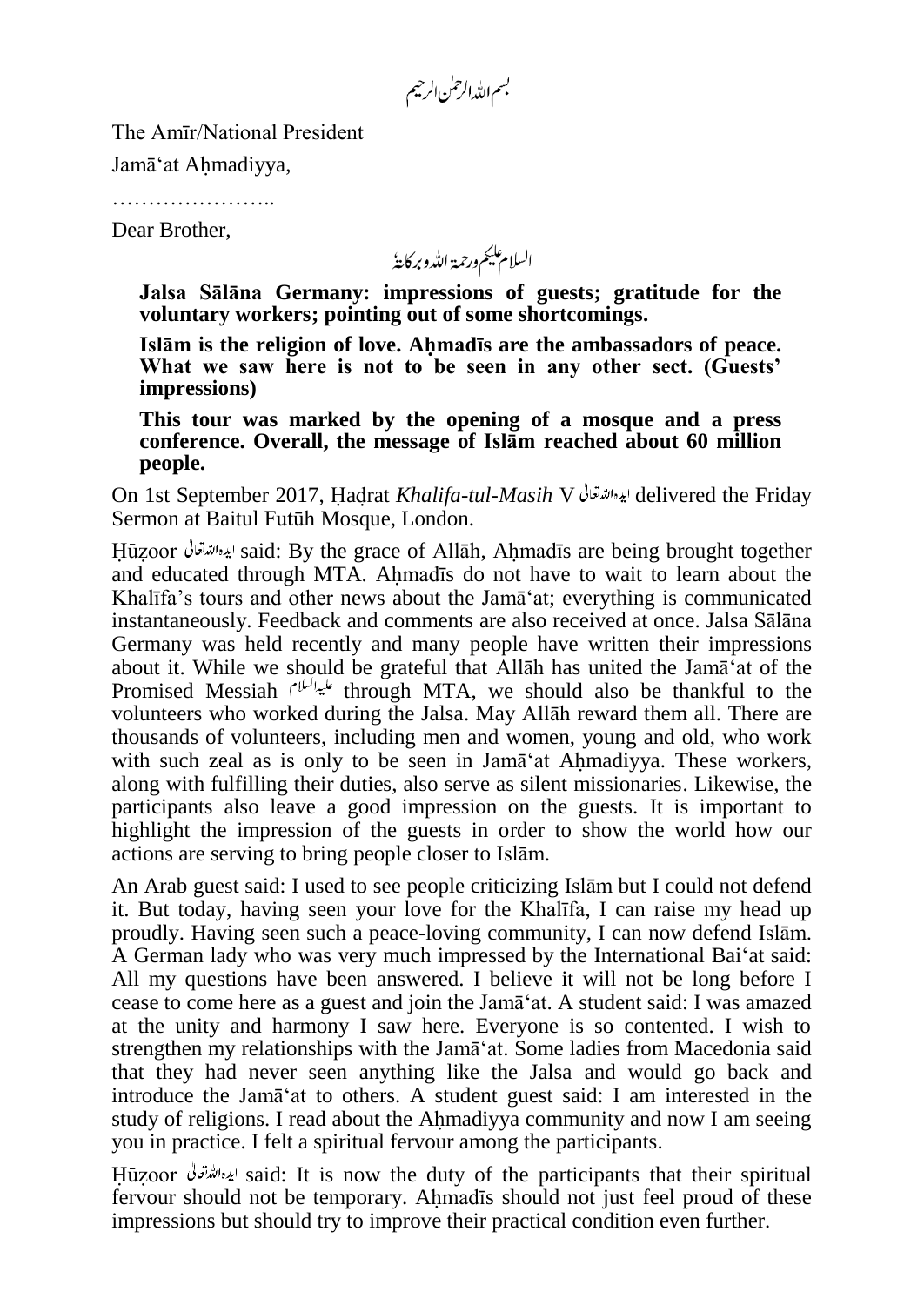A professor from the Qartaba University said: This is the first time I have seen such a gathering. I am sure that you are different from other Muslims. A lady from Bosnia said: I was amazed to see these people. I found no fault or shortcoming anywhere. Huzoor الإدالله قطل said: It is the attitude of the volunteers that inevitably impresses the visitors. Thus those who visit the Jalsa have also their apprehensions about Khilāfat removed. A nurse from Bosnia who came with her husband and parents said: Everything in the Jalsa was managed so perfectly. A visitor said: When I go back I will tell people that the Jalsa cannot be described, it can only be felt, and that to experience true paradise people should spend time in this blissful environment. Those who are fighting one another should be ashamed of themselves and should live in peace and harmony. A lady from Bulgaria said: This is my first time attending the Jalsa. Everyone greeted me with respect. The two things that are taught here are love for Allāh and love for one another.

Huzoor said: There is tremendous opposition to the Jamā'at in Bulgaria and even the government is under its influence. Let us pray that Allāh may enable us to spread our message freely and openly in this country.

A Muslim guest said: I was much impressed by the Khalīfa's speech in which he spoke about love for mankind. I loved seeing small children serving water. I didn't see anyone fighting or quarrelling. A student from Portugal said: The security arrangements were excellent. It is difficult to manage such a large gathering, but everyone treated one another with respect and cordiality and I was much impressed by this.

Huzoor said: A 65-member delegation came from Macedonia including some journalists. They did some recordings during the Jalsa and had an interview with me. They said they would make a documentary of the Jalsa. One of them did Bai'at on the last day.

A lady lawyer said: All the arrangements were excellent. The true meaning of Islām is peace, not war. The teaching regarding women was excellent wherein the woman was described as the carer of the nest while a man is its guardian. The Bai'at had a very positive effect with all the lanes leading in one direction. I will never forget that image. A lady guest said: I have found new avenues of thought and have been introduced to Islām anew. She said she was satisfied will the answers to her questions and had seen the true picture of Islām. A journalist says: This is my first time attending the Jalsa. So many people were gathered at one place and I was honoured to be among them. A lady journalist said: This was a new experience for me. I am lucky that I saw everything first-hand. When I go back, I will make a documentary and spread this message to others. A guest said: I felt like I was in my own home. A guest said: I learned a lot by living so close to the Jamā'at. These teachings help one to become a better person. A lady guest said: I was very much impressed by the fact that there was a solution to every problem and the overall atmosphere was great. I was happy to have met so many people and to have listened to speeches about current affairs. I was particularly impressed by the Khalīfa's final address.

Delegations from Albania and Hungary were also in attendance. A guest said: I moved around in the Jalsa without fear. In contrast to what the media portrays, these people are so disciplined. Children serve water even without being asked. They are truly the ambassadors of peace. A Syrian guest says: Ahmadīs are very respectful to women. Despite such large attendance, the discipline and service